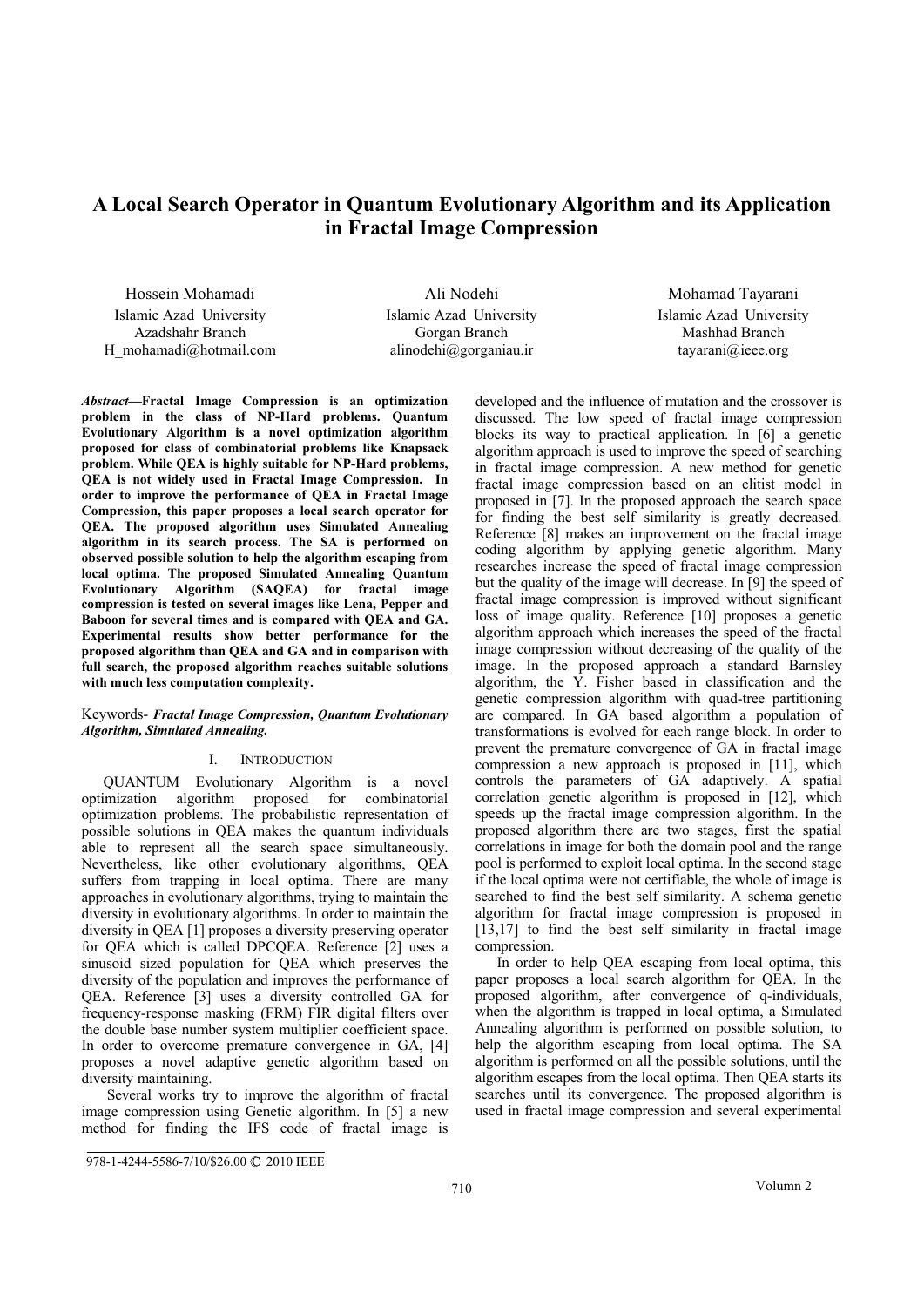results show better performance for the proposed algorithm than QEA and GA.

This paper is organized as follows: Section II discusses about QEA, in Section III the SAQEA is proposed. In Section IV, the proposed algorithm is applied on Fractal Image Compression problem. Section V discusses about the experimental results and finally section VI concludes the paper.

### II. QEA

QEA is inspired from the principles of quantum computation, and its superposition of states is based on qubits, the smallest unit of information stored in a two-state quantum computer. A qubit could be either in state "0" or "1", or in any superposition of the two as described below:

$$
|\psi\rangle = \alpha|0\rangle + \beta|1\rangle \tag{1}
$$

Where  $\alpha$  and  $\beta$  are complex number, which denote the corresponding state appearance probability, following below constraint:

$$
|\alpha|^2 + |\beta|^2 = 1\tag{2}
$$

This probabilistic representation implies that if there is a system of *m* qubits, the system can represent  $2^m$  states simultaneously. At each observation, a qubits quantum state collapses to a single state as determined by its corresponding probabilities.

#### *A. Representation*

QEA uses a novel representation based on the above concept of qubits. Consider *i-th* individual in *t-th* generation defined as an *m-*qubit as below:

$$
q_i^t = \begin{bmatrix} \alpha_{i1}^t & \alpha_{i2}^t & \alpha_{ii}^t & \alpha_{im}^t \\ \beta_{i1}^t & \beta_{i2}^t & \beta_{ii}^t & \beta_{im}^t \end{bmatrix}
$$
 (3)

Where  $|\alpha_{ij}^t|^2 + |\beta_{ij}^t|^2 = 1, j=1,2,...,m$ , *m* is the number

of qubits, i.e., the string length of the qubit individual,  $i=1,2,...,n$ , *n* is the number of possible solution in population and *t* is generation number of the evolution. Since a qubit is a probabilistic representation, any superposition of states is simultaneously represented. If there is, for instance, a three-qubits  $(m = 3)$  individual such as (4):

$$
q_i' = \begin{bmatrix} \frac{1}{\sqrt{2}} & \frac{1}{\sqrt{3}} & \frac{1}{2} \\ \frac{1}{\sqrt{2}} & \frac{\sqrt{2}}{\sqrt{3}} & \frac{\sqrt{3}}{2} \end{bmatrix}
$$
 (4)

Or alternatively, the possible states of the individual can be represented as:

$$
q'_{i} = \frac{1}{2\sqrt{6}} |000\rangle + \frac{1}{2\sqrt{2}} |001\rangle + \frac{1}{2\sqrt{3}} |010\rangle + \frac{1}{2} |011\rangle
$$
  
+ 
$$
\frac{1}{2\sqrt{6}} |100\rangle + \frac{1}{2\sqrt{2}} |101\rangle + \frac{1}{2\sqrt{3}} |100\rangle
$$
 (5)  
+ 
$$
\frac{1}{2} |111\rangle
$$

Note that the square of above numbers are true probabilities, i.e. the above result means that the probabilities to represent the state  $|000\rangle, |001\rangle, |100\rangle, |010\rangle$  are 1/24, 1/8, 1/24 and 1/12 respectively. Consequently, the three-qubits system of (4) has all eight states information at the same time.

Evolutionary computing with the qubit representation has a better characteristic of diversity than classical approaches since it can represent superposition of states. Only one qubit individual such as (4) is enough to represent eight states, whereas in classical representation eight individuals are needed. Additionally, along with the convergence of the quantum individuals, the diversity will gradually fade away and the algorithm converges.

### *B. QEA Structure*

In the initialization step of QEA,  $[\alpha_{ij}^t \quad \beta_{ij}^t]^T$  of all  $q^0$  are initialized with  $\frac{1}{\sqrt{2}}$ . This implies that each qubit individual  $q^{\theta}$  represents the linear superposition of all possible states with equal probability. The next step makes a set of binary instants;  $x^t_i$  by observing  $Q(t) = \{q^t_1, q^t_2, ..., q^t_n\}$  states, where  $X(t) = \{x_1^t, x_2^t, \dots, x_i^t, \dots, x_n^t\}$  at generation *t* is a random instant of qubit population. Each binary instant, *x t <sup>i</sup>* of length *m*, is formed by selecting each bit using the probability of qubit, either  $|\alpha_{ij}^t|^2$  or  $|\beta_{ij}^t|^2$  of  $q_i^t$ . Each instant  $x_i^t$  is evaluated to give some measure of its fitness. The initial best solution  $b = \max_{i=1}^{n} \{ f(x_i^t) \}$  is then selected and stored from among the

binary instants of  $X(t)$ . Then, in 'update  $O(t)$ ,' quantum gates *U* update this set of qubit individuals *Q*(*t*) as discussed below. This process is repeated in a while loop until convergence is achieved. The appropriate quantum gate is usually designed in accordance with problems under consideration.

The pseudo-code of QEA algorithm is defined as [4]:

#### **Procedure QEA begin**

- *t=0*
- 1. initialize *Q*(0).
- 2. make *X*(0) by observing the states of  $Q(0)$ .
- 3. evaluate  $X(0)$ .
- 4. Store *X*(0) into *B*(0). Store the best solution among  $X(0)$  into **b**.
- 5. **while not** termination condition **do begin** *t=t*+1
- 6. make *X*(t) by observing the states of *Q*(*t*-1)
- 7. evaluate *X*(*t*)
- 8. update *Q*(*t*) using Q-gates
- 9. store the best solutions among *B*(*t-1*) and  $X(t)$  into  $B(t)$
- 10. store the best solution among *B*(*t*) into **b**

11. if global migration condition  
\nthen migrate **b** to 
$$
B(t)
$$
 globally

12. else if local migration condition\n
$$
M = \frac{1}{2}
$$

then 
$$
\text{migrate} \quad b_k^t
$$
 in  $B(t)$  to  $B(t)$ 

\nlocally

\nend

QEA has a population of quantum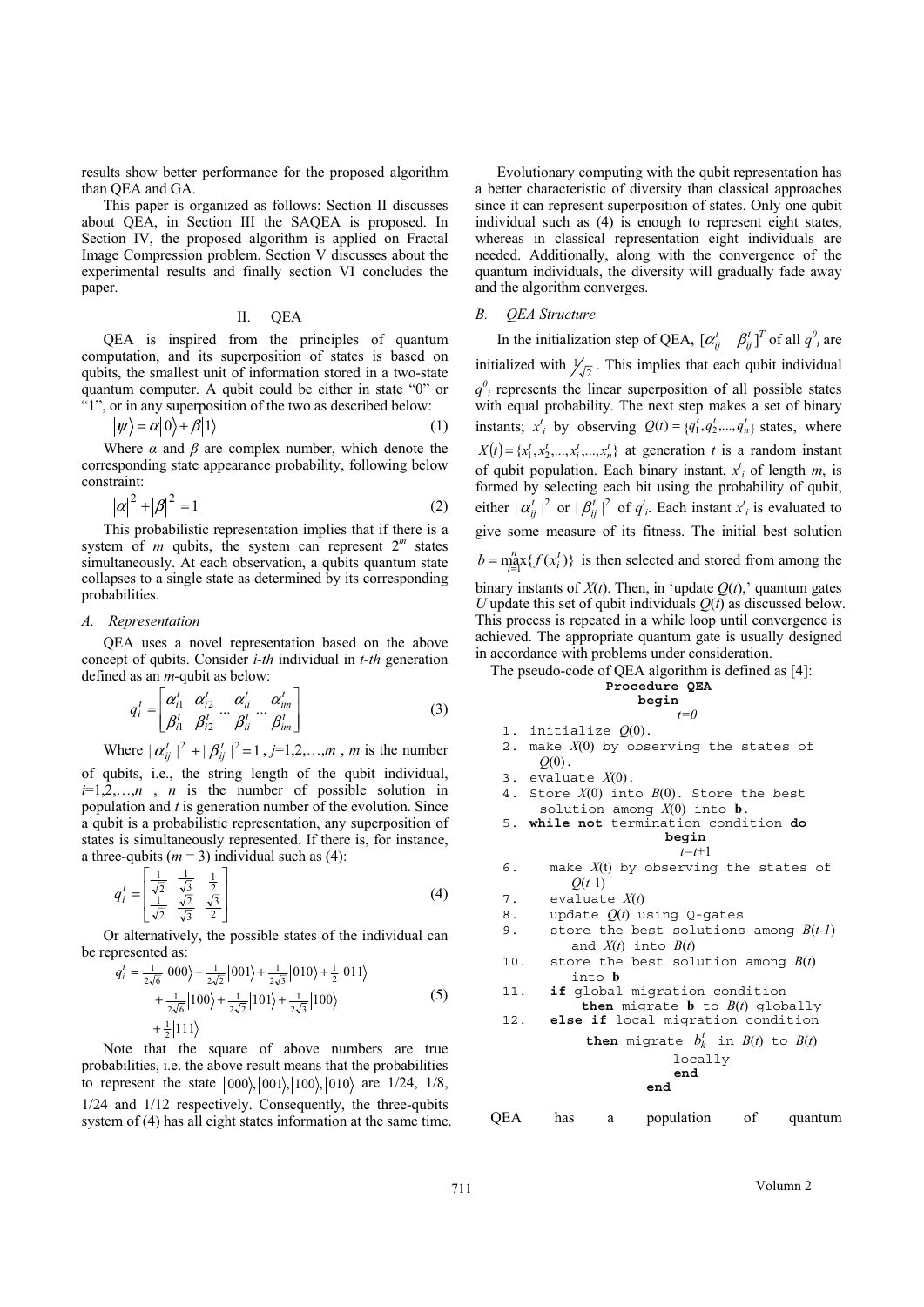individuals  $Q(t) = \{q_1^t, q_2^t, ..., q_n^t\}$ , where *t* is generation step and *n* is the size of population.

A comprehensive description of QEA can be found in [4]. The QEA procedure is described as:

1. In the initialization step all qubits  $\alpha_{ij}^0$  and  $\beta_{ij}^0$ ,  $i=1,2,\ldots,n$  and  $j=1,2,\ldots,m$  are initialized with  $1/\sqrt{2}$ . It means the probability of observing "0" and "1" for all qubits is equal.

2. In this step the binary solutions  $X(0) = \{x_1^0, x_2^0, ..., x_n^0\}$ at generation  $t=0$  are creating by observing  $Q(0)$ . Observing  $x^t_{ij}$  from qubit  $[\alpha_{ij}^t \quad \beta_{ij}^t]^T$  is performed as below:

$$
x_{ij}^t = \begin{cases} 0 & \text{if } R(0,1) < |\alpha_{ij}^t| \\ 1 & \text{otherwise} \end{cases} \tag{6}
$$

Where  $R(\cdot, \cdot)$ , is a uniform random number generator.

3. All solutions in *X*(*t*) are evaluated with fitness function.

4. Store  $X(0)$  into  $B(0)$ . Select best solution among  $X(0)$ and store it to **b**.

5. The while loop is running until termination condition is satisfied. Termination condition can be considered as maximum generation condition or convergence condition.

6. Observing  $X(t)$  from  $Q(t-1)$ .

7. Evaluate *X*(*t*) by fitness function

8. Update *Q*(*t*)

9, 10. Store the best solutions among  $B(t-1)$  and  $X(t)$  to *B*(*t*). If the fittest solution among *B*(*t*) is fitter than **b** then store the best solution into **b**.

11, 12. If global migration condition is satisfied copy **b** to all the solutions in  $B(t)$ . If local migration condition is satisfied replace some of solutions in  $B(t)$  with best one of them.

#### *C. Quantum Gates Assignment*

The common mutation is a random disturbance of each individual, promoting exploration while also slowing convergence. Here, the quantum bit representation can be simply interpreted as a biased mutation operator. Therefore, the current best individual can be used to steer the direction of this mutation operator, which will speed up the convergence. The evolutionary process of quantum individual is completed through the step of "update  $\overline{O}(t)$ ." A crossover operator, quantum rotation gate, is described below. Specifically, a qubit individual  $q_i$  is updated by using the rotation gate  $U(\theta)$  in this algorithm. The *j*-th qubit value of *i*-th quantum individual in generation  $t \left[ \alpha_{ij}^t \quad \beta_{ij}^t \right]^T$  is updated as:

$$
\begin{bmatrix} \alpha_{ij}^{t+1} \\ \beta_{ij}^{t+1} \end{bmatrix} = \begin{bmatrix} \cos(\Delta\theta) & -\sin(\Delta\theta) \\ \sin(\Delta\theta) & \cos(\Delta\theta) \end{bmatrix} \begin{bmatrix} \alpha_{ij}^t \\ \beta_{ij}^t \end{bmatrix}
$$
(7)

Where  $\Delta\theta$  is rotation angle and controls the speed of convergence and determined from Table I. Reference [14] shows that these values for  $\Delta\theta$  have better performance.

TABLE I. LOOKUP TABLE OF  $\Delta\theta$ .

| $x_i$          | $b_i$          | $f(x) \ge f(b)$ | $\Delta\theta$ |
|----------------|----------------|-----------------|----------------|
| $\overline{0}$ | $\overline{0}$ | false           | $\theta$       |
| $\overline{0}$ | $\overline{0}$ | true            | $\theta$       |
| $\mathbf{0}$   | 1              | false           | $0.01\pi$      |
| $\mathbf{0}$   | 1              | true            | $\theta$       |
| $\mathbf{1}$   | $\mathbf{0}$   | false           | $-0.01\pi$     |
| $\mathbf{1}$   | $\mathbf{0}$   | true            | $\theta$       |
| $\mathbf{1}$   | 1              | false           | $\theta$       |
| $\mathbf{1}$   | 1              | true            | 0              |

#### III. SIMULATED ANNEALING QEA

Evolutionary algorithms suffer from trapping in local optima and early convergence and Quantum Evolutionary Algorithm is not an exception. In QEA, q-individuals search the search space and after some iterations trap in true states of  $\begin{bmatrix} 0 \\ 1 \end{bmatrix}^T$  or  $\begin{bmatrix} 1 \\ 0 \end{bmatrix}^T$ . In this condition, q-individuals have not much chance to escape from the local optima. Several works have tried to proposed new methods to help the algorithm searching other parts of the search space. This paper proposes a novel local search algorithm based on Simulated Annealing for Quantum Evolutionary Algorithms. In the proposed algorithm in each iteration, the convergence of the population is checked, and if the population converged, a Simulated Annealing algorithm is performed on possible solutions. The procedure of the proposed algorithm is as follows:

The pseudo-code of SAQEA algorithm is defined as [4]: **Procedure SAQEA**

$$
\begin{matrix}\texttt{begin}\n\\ \texttt{begin}\n\\ \texttt{end}\n\end{matrix}
$$

- 1. initialize *Q*(0).
- 2. make  $X(0)$  by observing the states of  $Q(0)$ .
- 3. evaluate  $X(0)$ .
- 4. Store *X*(0) into *B*(0). Store the best solution among *X*(0) into **b**.
- 5. **while not** termination condition **do begin** *t=t*+1
- 6. make *X*(t) by observing the states of *Q*(*t*-1)
- 7. evaluate *X*(*t*)
- 8. update *Q*(*t*) using Q-gates
- 9. store the best solutions among *B*(*t-1*) and *X*(*t*) into *B*(*t*)
- 10. store the best solution among *B*(*t*) into **b**
- 11. **if** global migration condition **then** migrate **b** to  $B(t)$  globally
- 12. **else if** local migration condition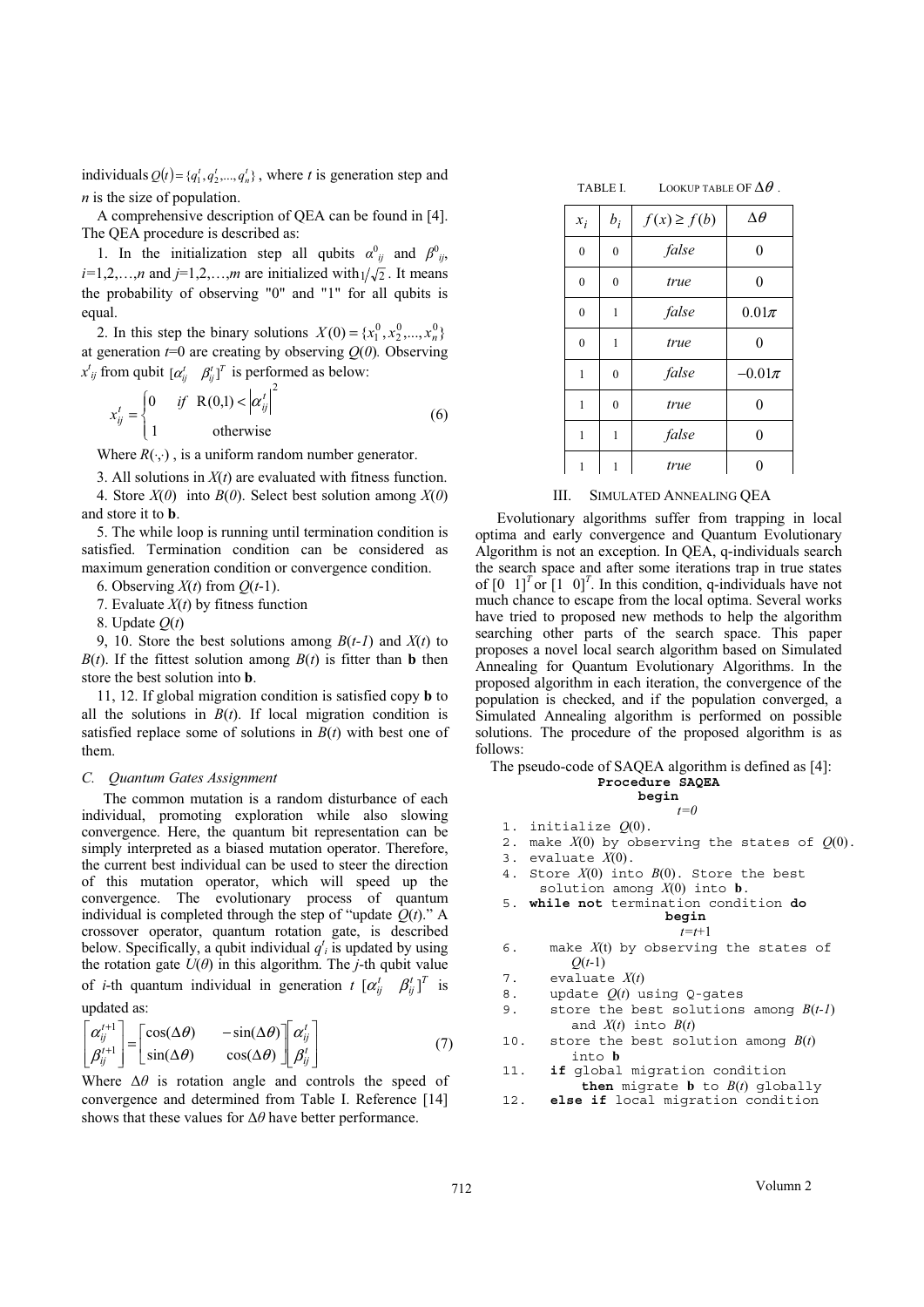| Picture | Method       | Population      | <b>MSE</b>   | <b>PSNR</b> |
|---------|--------------|-----------------|--------------|-------------|
|         |              | Size            | computations |             |
|         | Full Search  | $\overline{a}$  | 59,474,944   | 28.85       |
|         |              | 30              | 6,144,000    | 28.49       |
|         |              | 25              | 5,120,000    | 28.28       |
|         | QEA          | 20              | 4,096,000    | 27.95       |
|         |              | 15              | 3,072,000    | 27.43       |
|         |              | 30              | 6,144,000    | 28.56       |
| Lena    | <b>SAQEA</b> | 25              | 5,120,000    | 28.35       |
|         |              | 20              | 4,096,000    | 28.16       |
|         |              | 15              | 3,072,000    | 27.53       |
|         |              | 30              | 6,144,000    | 28.11       |
|         | GA           | $\overline{25}$ | 5,120,000    | 28.04       |
|         |              | 20              | 4,096,000    | 27.55       |
|         |              | 15              | 3,072,000    | 27.27       |
|         | Full Search  |                 | 59,474,944   | 29.85       |
|         |              | 30              | 6,144,000    | 29.55       |
|         |              | 25              | 5,120,000    | 29.09       |
|         | QEA          | 20              | 4,096,000    | 28.87       |
|         |              | 15              | 3,072,000    | 28.12       |
|         |              | 30              | 6,144,000    | 29.63       |
| Pepper  |              | 25              | 5,120,000    | 29.21       |
|         | <b>SAQEA</b> | 20              | 4,096,000    | 28.98       |
|         |              | 15              | 3,072,000    | 28.51       |
|         |              | 30              | 6,144,000    | 29.14       |
|         | GA           | 25              | 5,120,000    | 28.92       |
|         |              | 20              | 4,096,000    | 28.64       |
|         |              | 15              | 3,072,000    | 28.11       |
|         | Full Search  |                 | 59,474,944   | 20.04       |
|         |              | 30              | 6,144,000    | 19.28       |
|         | QEA          | 25              | 5,120,000    | 19.18       |
|         |              | 20              | 4,096,000    | 18.95       |
|         |              | 15              | 3,072,000    | 18.62       |
|         |              | 30              | 6,144,000    | 19.62       |
| Baboon  | <b>SAQEA</b> | $\overline{25}$ | 5,120,000    | 19.31       |
|         |              | 20              | 4,096,000    | 19.08       |
|         |              | 15              | 3,072,000    | 18.56       |
|         |              | 30              | 6,144,000    | 19.17       |
|         | GA           | 25              | 5,120,000    | 19.02       |
|         |              | 20              | 4,096,000    | 18.65       |
|         |              | 15              | 3,072,000    | 18.41       |

TABLE II. EXPERIMENTAL RESULTS ON LENA, PEPPER AND BABOON

- 13. **then** migrate  $b_k^t$  in  $B(t)$  to  $B(t)$ locally
- 14. if the population is converged perform SA on all the possible solutions until the population leaves the converged status **end**

**end** 

The proposed SAQEA is like QEA except in line 14. In this step the convergence status of the population is calculated. The convergence of the population is calculated as [16]:

$$
C = \frac{1}{n \times m} \sum_{i=1}^{m} \sum_{j=1}^{n} \left| 1 - 2 \left| \alpha_{ij} \right|^{2} \right| \tag{8}
$$

Where *C* is the convergence of the population, *m* is the size of population (the number of the q-individuals in the population) and  $n$  is the number of q-bits in the q-individuals (the dimension of the problem).

The population is converged if satisfy the below constraint: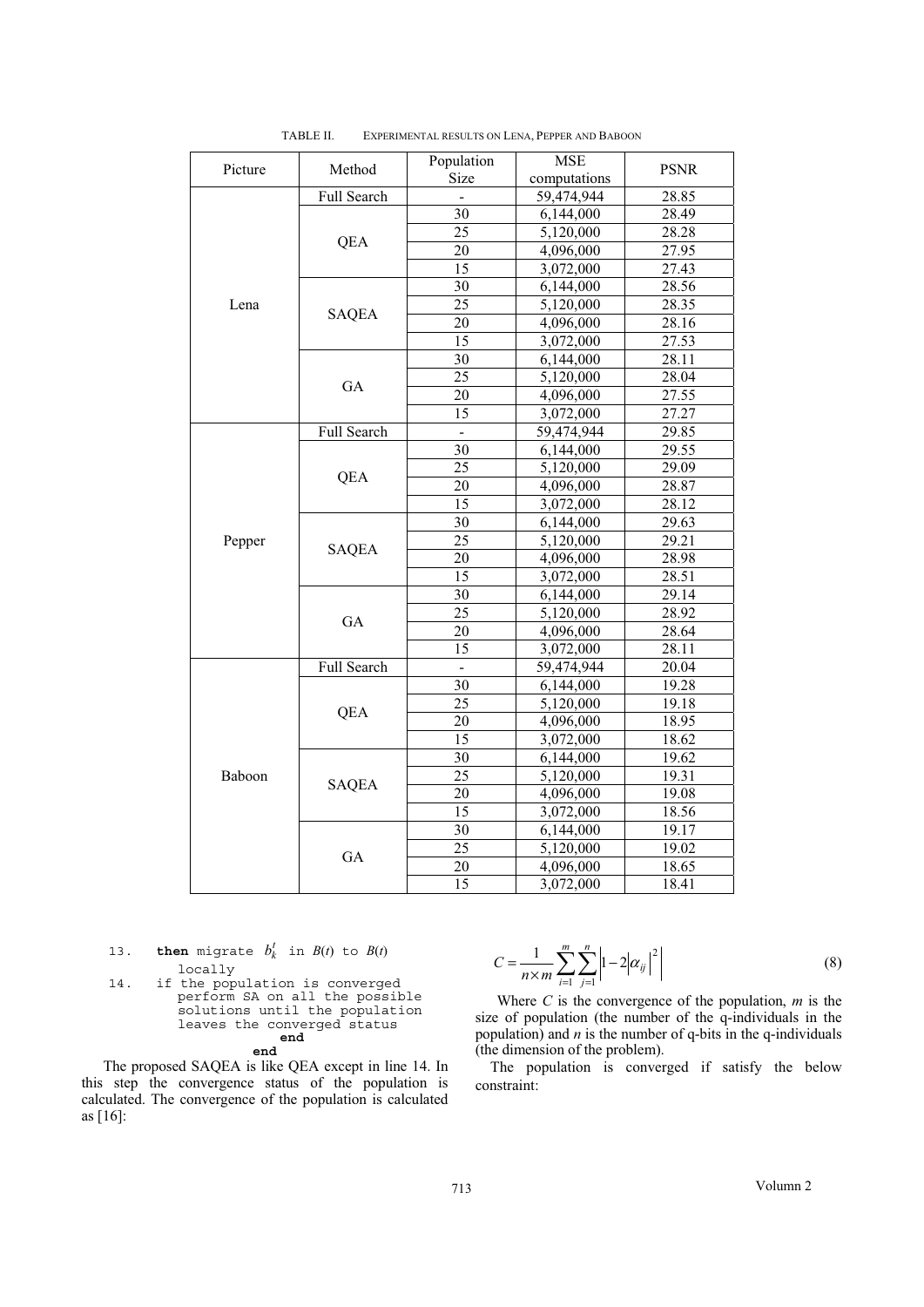$$
C = \frac{1}{n \times m} \sum_{i=1}^{m} \sum_{j=1}^{n} \left| 1 - 2 \left| \alpha_{ij} \right|^{2} \right| > \gamma
$$
 (9)

If the population is converged the Simulated Annealing algorithm is performed on all the possible solutions. The SA algorithm is as follows:

## **Procedure** Local search SA

|  | begin |
|--|-------|
|  |       |

1.  $T=T_0$ 

| 2.  | $t \leftarrow 0$                           |
|-----|--------------------------------------------|
| 3.  | while not (termination condition) do       |
|     | begin                                      |
|     | for all possible solutions $x_i$ in $X(t)$ |
|     | begin                                      |
| -5. | $E_1$ =evaluation $(x_i)$                  |

| 6.  | perform change( $x_i^t$ ) and store the result in $y_i^t$ |
|-----|-----------------------------------------------------------|
| 7.  | $E_2$ =evaluation ( $y_i^t$ )                             |
| 8.  | $\Delta E = E_2 - E_1$                                    |
| 9.  | if $\Delta E > 0$ then                                    |
| 10. | $x_i^t = y_i^t$                                           |
| 11. | else                                                      |
| 12. | $p=e^{-\frac{\Delta E}{T}}$                               |
| 13. | if $p < U(1,0)$ then $x_i^t = y_i^t$                      |
|     | end                                                       |
| 14. | $T=n \times T$                                            |

**end** 

#### **end**

The termination condition in step 3, is when the population escapes from convergence status. The termination condition is as follows:

$$
C = \frac{1}{n \times m} \sum_{i=1}^{m} \sum_{j=1}^{n} \left| 1 - 2 \left| \alpha_{ij} \right|^{2} \right| < \gamma
$$
 (10)

Which means the population has escaped from local optimum.

The step 5 performs a change on possible solutions. The change is like mutation in Genetic Algorithms and is defined as:

## **Procedure Change**

**begin**  1. **for** all alleles  $x^t_{i,k}$  in  $x^t_i$  do 2. **if** R(0,1)<mutation rate 3. *x*  $t_{i,k} = R(l_k, u_k)$ **end**

## IV. SAQEA FOR FRACTAL IMAGE COMPRESSION

The proposed SAQEA for fractal image compression searches among the domain blocks to find the best domain block and the best transformation for each range block. For each range block, SAQEA searches among all the domain pool to find the best domain block and the best transformation. The coding method for the q-individuals in the proposed method is as below:

|--|--|--|

In the proposed approach each q-individual, has three parts:  $p_x$  shows the horizontal position of domain block,  $p_y$ shows the vertical position of the domain block and  $p_t$  shows the transformation. The transformations are the 8 ordinary transformations: rotate 0°, 90°, 180°, 270°, flip vertically, horizontally, flip relative to 45°, and relative to 135°. Each part of each solution is a real number and is converted to an integer number before evaluation process.

#### V. EXPERIMENTAL RESULTS

This section experiments the proposed algorithm and compares the proposed algorithm with the performance of GA and QEA in fractal image compression. The proposed algorithm is examined on images Lena, Pepper and Baboon with the size of 256×256 and gray scale. The size of range blocks is considered as 8×8 and the size of domain blocks is considered as 16×16. In order to compare the quality of results, the PSNR test is performed:

$$
\text{PSNR} = 10 \times \log \left( \frac{255^2}{\frac{1}{m \times n} \sum_{i=1}^{n} \sum_{j=1}^{m} (f(i, j) - g(i, j))^2} \right)
$$

Where  $m \times n$  is the size of image.

The crossover rate in GA is 0.8 and the probability of mutation in GA and SAQEA is 0.003 for each allele. The parameter  $\gamma$  in (9) and (10) is considered as 0.9, and  $\eta$  is considered as 0.95. Table II shows the experimental results on the proposed algorithm and GA. The number of iterations for GA, QEA and SAQEA for all the experiments is 200. According to table II the proposed algorithm improves the performance of fractal image compression for all the experimental results.

#### VI. CONCLUSION

This paper proposes a Simulated Annealing QEA for fractal image compression. In evolutionary algorithms during the search process the diversity in the population is decreased, and the algorithm is trapped in the local optima. This is true for QEA which uses a probabilistic representation for the individuals. Here we propose a novel local reach operator for QEA to help the algorithm escaping from the local optima. In the proposed algorithm, after the convergence of population, Simulated Annealing algorithm is performed on possible solutions until algorithm escapes from local optima. The proposed SAQEA has some parameters and this paper finds the best parameters for the proposed algorithm. There are some other questions that should be focused in our future works. The main question is the best parameters of the proposed algorithm. As it is seen the proposed algorithm has some parameters:  $\gamma$  and  $\eta$ . Finding the best parameters for the proposed algorithm will be answered in our future researches. Finally experimental results on Lena, Pepper, and Baboon picture show an improvement on fractal image compression. The time

*i*